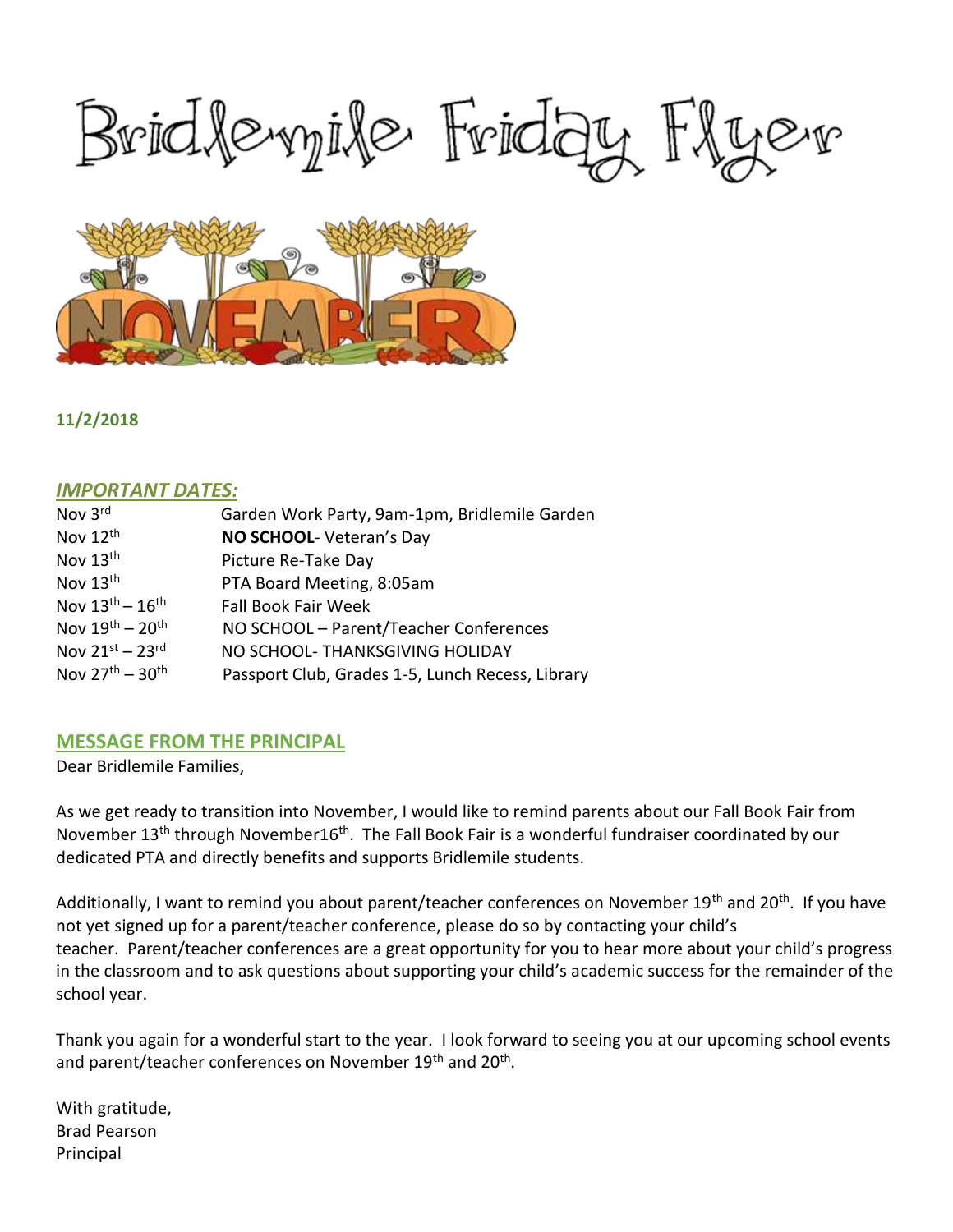# **FROM THE OFFICE**

Dear Parent Volunteers,

Per state law and PPS policy, any person volunteering must sign a Confidentiality Agreement. Attached above is the Volunteer Confidentiality Agreement Form. Please read through, sign and return it to the office before your next visit to Bridlemile. You can email the form to **Bridlemile-office@pps.net**, or print out and submit a hard copy to the office.

All volunteers must have a background check completed and current. To submit a background check please go to: [https://volunteer.pps.net](https://volunteer.pps.net/)

A volunteer's involvement includes, but is not limited to:

- o Assisting teachers and school administration
- o Offering tutoring or enrichment activities to students
- o Participating in school organizations such as PTAs
- o Providing counsel to the school district as members of advisory committees
- o Improving school grounds and buildings

Many thanks for all your support! Bridlemile Office

Parent/Teacher Conferences are around the corner! Creating a partnership with your child's teacher around your child's learning can make a big difference. Here is a link for some helpful tips to consider when attending parent/teacher conferences: <https://www.pps.net/Page/961>

**COUNSELOR'S CORNER**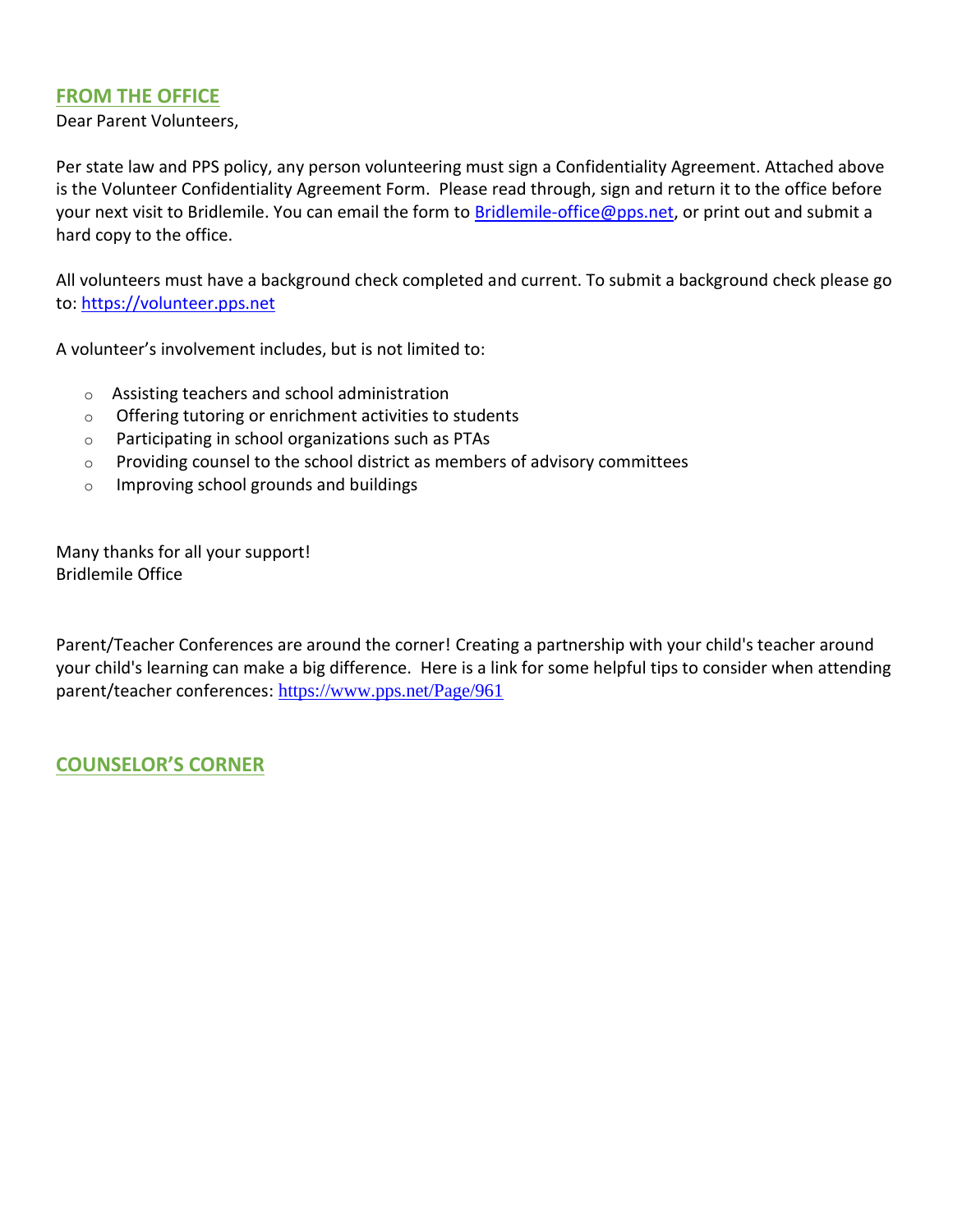Welcome to the Counselor Corner! Week of 11/2/18 : Theme - Diversity

Activities - We are about to enter and explore the second Bridlemile value, Diversity. We will highlight the importance and meaning of Diversity: the condition of having or being composed of differing elements : especially: the inclusion of different types of people (such as people of different races or cultures) in a group or organization in both our classrooms communities and Bridlemile community. Ask your student(s) how he/she feels diversity contributes to a strong and positive community!

Today (Friday, 11/2) at lunch, we celebrated Mix-It-Up Day, encouraging students to identify, question, and cross social boundaries. This event is organized by Teaching Tolerance. We encourage you to ask your student(s) about their experience and lunch, and please take a few minutes to learn more by visiting the websites provided!

Conflict and disagreements are normal and can happen both at home and at school. But when hurtful words and gestures and physical aggression take the place of productive problem-solving. the interaction is no longer an acceptable way of managing the problem. We are guiding our problem-solving and restorative justice conversations with students around Kelso's Wheel. Our goal is to teach students several positive ways to deal with difficult situations before small problems become big problems. We are working with students to practice these ideas to solve minor problems and work together to prevent big problems:

- 1. Go to another game or activity
- 2. Respectfully talk it over and listen to each other
- 3. Walk away from the problem
- 4. Ignore the problem behavior
- 5. Tell the person to stop the behavior
- 6. Apologize
- 7. Make a deal or Compromise
- 8. Wait to cool off
- 9. Share and take turns

These Kelso Choices are tools that can be used at home or in extra-curricular activities too!

#### Events - What's coming up:

Food Drive: November 6th-20th

#### Have a wonderful weekend!

| Rachel Reich        | <b>Emily Sallee</b> |  |  |
|---------------------|---------------------|--|--|
| rreich@pps.net      | esallee@pps.net     |  |  |
| 503-916-6292 x70212 | 503-916-6292 x70213 |  |  |

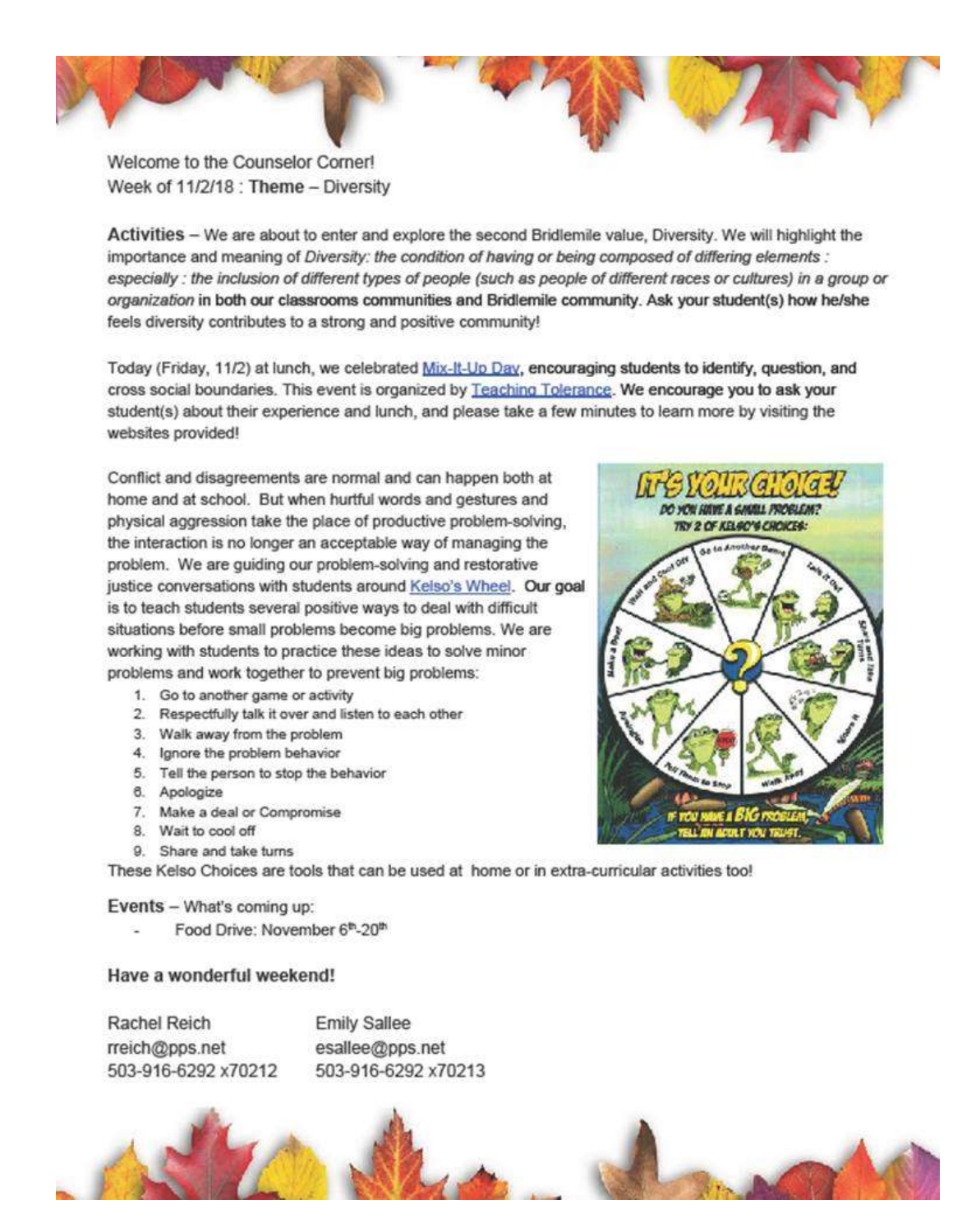# **FROM MS. BARLOW**

Due to the overwhelming show of interest in the string program at Bridlemile, we have decided to offer an after-school program for the 3<sup>rd</sup>-graders. It will be a year-long program and act as a feeder for the more advanced group during school. For now, the program will be for violin only. Please read the attached information and come and play some great music!

Ms. Barlow

## **LIBRARY NEWS**

Dear Parents and all readers!

This week we launched OBOB, (Oregon Battle of the Books) 2018-19 for grades 3rd-5th at Bridlemile. Students have until Nov. 21st to form teams and turn in their team registration form.

One topic many students are curious about is how the 16 books on the OBOB list are selected. The answer is that they are nominated by readers! Next a volunteer committee of adults reads all the nominations that are in paperback and choose 16 titles so that a variety of genres and diverse interests are represented.

NOW is the time if you would like to suggest books for NEXT year's list. The nomination period ends on October 31. If you have some books that you think would be good for 3rd-5th grade, please nominate them at this link:

# [OBOB Title Nomination Form](https://docs.google.com/forms/d/e/1FAIpQLSdIgVUDgQ5eompzTZnH695cz-44giMf-vWPud-0hRTIKuReHQ/viewform)

| 0B0B 2019-2020 Title Nomination<br>Form                       |
|---------------------------------------------------------------|
|                                                               |
| the direct disk ritualization in stage is the prime of Newton |
|                                                               |
| an installation for the figures of the direc-                 |
| <b>Secret@cod as too</b>                                      |
| <b>HELA AND BUSINES AND AREA</b>                              |
|                                                               |
| Automobile Charless Mouse                                     |
|                                                               |

# [OBOB 2019-2020 Title Nomination Form](https://docs.google.com/forms/d/e/1FAIpQLSdIgVUDgQ5eompzTZnH695cz-44giMf-vWPud-0hRTIKuReHQ/viewform)

docs.google.com

Recommendations are welcome from teachers, librarians and ALL other members of the reading community for the 2019- 2020 Oregon Battle of the Books list. Suggestions from authors or publishers are not accepted. These are suggestions for the Grades 3-5, 6-8, and 9-12 Divisions. Please fill out as much information as is possible. Limit of three titles per division, per person. Submit titles by October 31st, 2018. Email questions to: Courtney Snyder[obobtitlechair@gmail.com](mailto:obobtitlechair@gmail.com)

Bridlemile OBOB sign-up and resources are available in the library and online at [Bridlemile Library.](https://sites.google.com/a/apps4pps.net/bridlemile-library/)

My bottom line when it comes to OBOB is: READ - BE KIND TO YOUR TEAM - HAVE FUN! Let me know if you have questions or suggestions.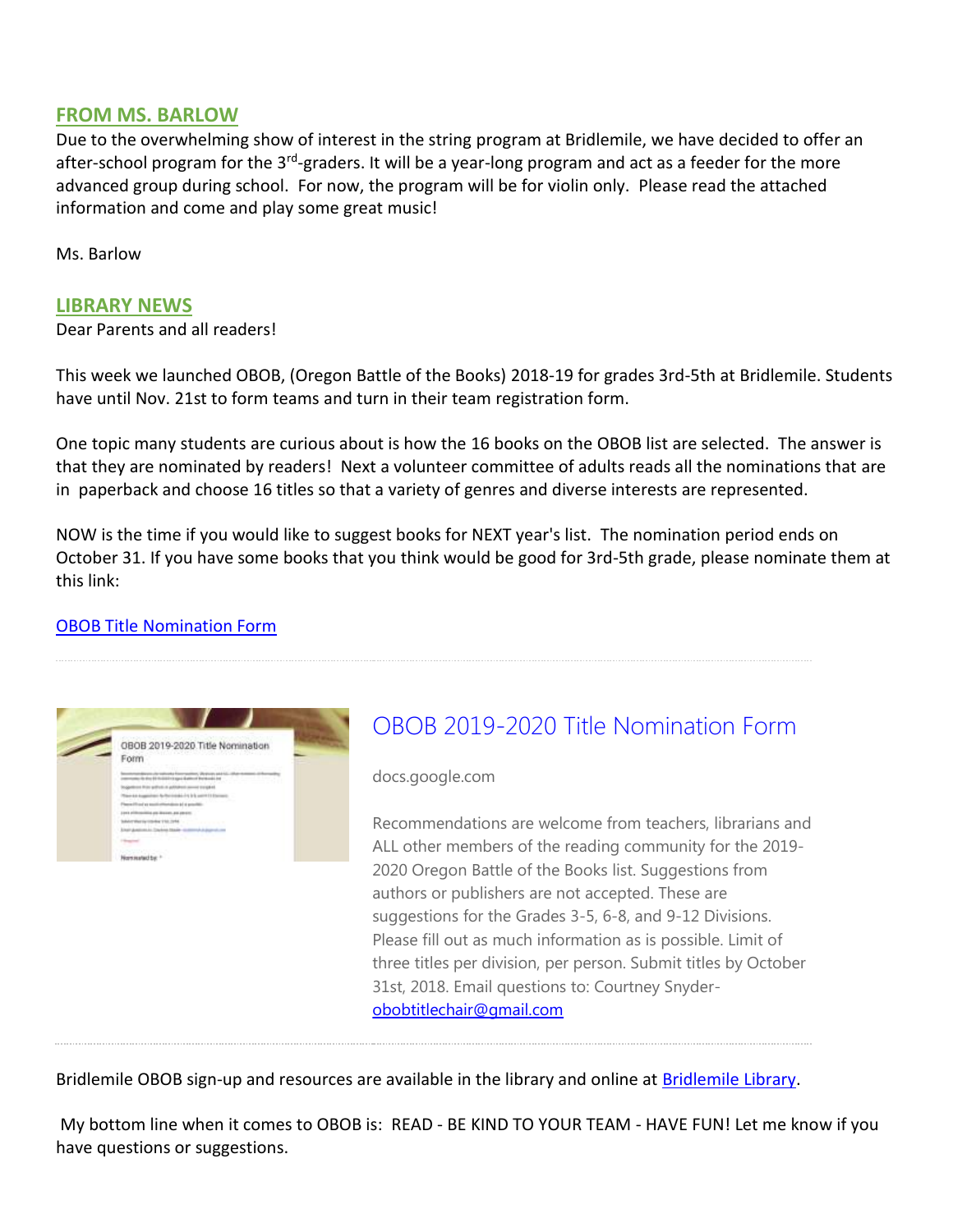# *Andrea Burke*

Teacher-Librarian (Library Media Specialist K-5)

# **MESSAGE FROM OUTREACH**

Thanksgiving is right around the corner! Let's do our best to support families within our Bridlemile community so that we can all enjoy a comforting holiday meal. If you would like to purchase one or more \$25 Fred Meyer gift cards to donate, please sign up by clicking [here](http://signup.com/go/qsijnnL) [\(http://signup.com/go/qsijnnL\)](http://signup.com/go/qsijnnL) so that we can anticipate how many cards we will have for distribution. **Cards need to be turned in to the Bridlemile office no later than November 16.** Donated gift cards will be turned over to the school counselors for distribution.

If you would prefer to donate any amount online, funds will be used to purchase gift cards for distribution. Donations can be mad[e here](https://my.cheddarup.com/c/thanksgiving-outreach-donations) [\(https://my.cheddarup.com/c/thanksgiving-outreach-donations\)](https://my.cheddarup.com/c/thanksgiving-outreach-donations) before **November 16**.

Thank you for your generosity!

Bridlemile Outreach

# **PTA NEWS**

# **5 th Grade Holiday Greenery Sale**

The 5th Grade Holiday Greenery Sale is happening now!

We have partnered with Teufel Farms to provide beautiful wreaths, garland, centerpieces, and dwarf Alberta Spruce trees. Proceeds fund the 5th grade class community service project and end of the year graduation celebrations. Flyers and order forms are attached here.

Online orders and payments can be made at: [https://my.cheddarup.com/c/holiday-greenery-sale-support-5th](https://my.cheddarup.com/c/holiday-greenery-sale-support-5th-grade)[grade](https://my.cheddarup.com/c/holiday-greenery-sale-support-5th-grade)

Orders are due by November 9th.

Greenery will be ready for pickup on November 28th and 29th in the cafeteria. Questions? Contact Sarah Porter: [holidaygreenery@gmail.com](mailto:holidaygreenery@gmail.com)

# **Scholastic Book Fair**

We need volunteers...we need YOU! Volunteering at the Book Fair is the perfect way to stay connected to your child at school and help students find the books they can't wait to read.

Sign up now and get ready for a fun and rewarding volunteering experience. <http://signup.com/go/BMdcTJD>

OPEN Tuesday, Nov 13th-Friday Nov 16th **7 am - 6 pm** DAILY

25% of purchases go toward helping the school via the Bridlemile PTA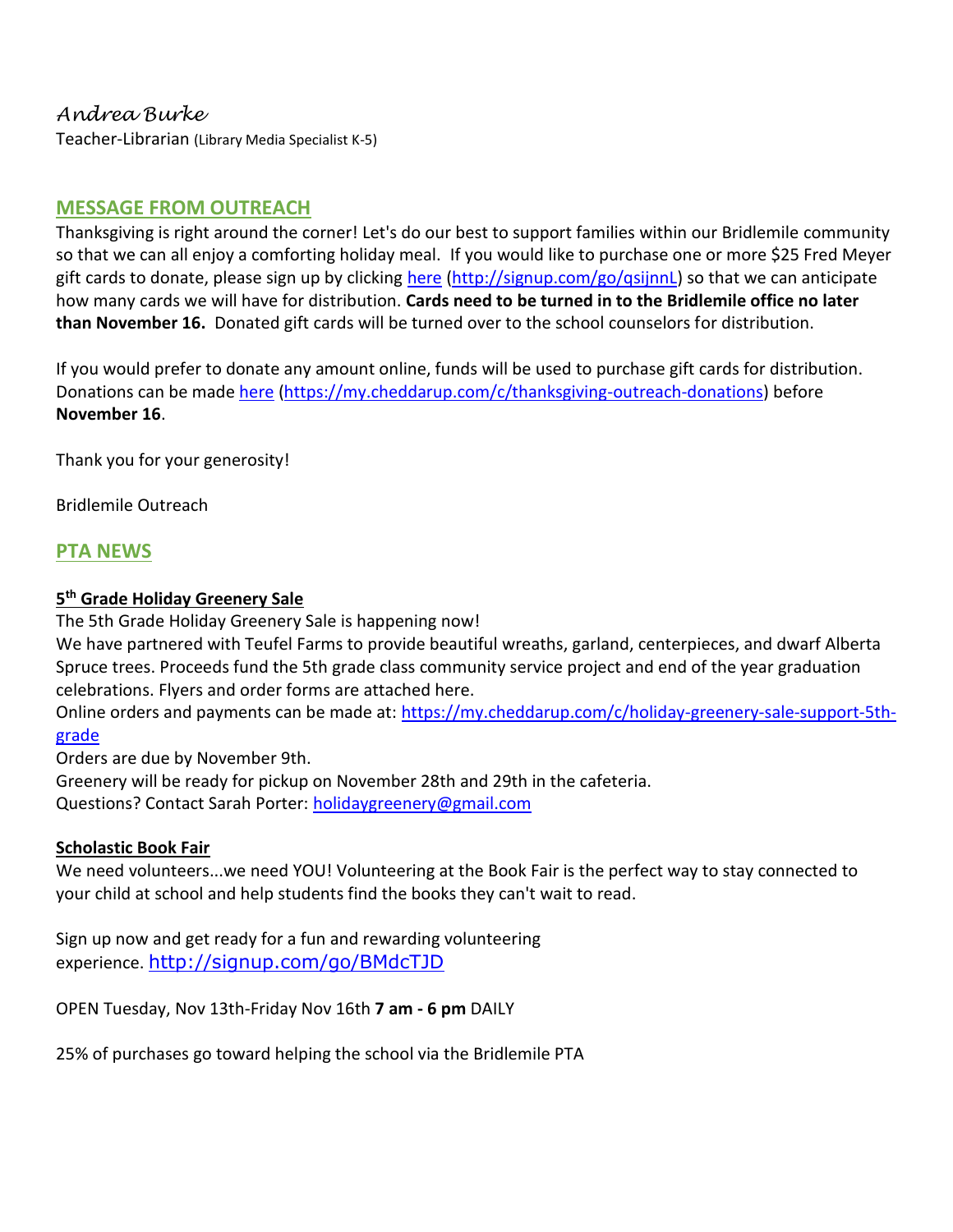

# **MARSHALL CLOTHES CLOSET: 5 VOLUNTEERS NEEDED**

The PTA Clothing Center serves over 1700 PPS Students each year, providing free clothes and shoes to PPS families in need. Bridlemile is assigned to provide 5 volunteers to help at the Clothing Center twice a year. Our first spot is **THURSDAY, NOVEMBER 29TH from 9:30am - 1:30pm at MARSHALL (FRANKLIN HS) Campus /** [3905 SE 91st, Room](https://maps.google.com/?q=3905+SE+91st,+Room+B&entry=gmail&source=g) C-60, Portland, OR 97226. PLEASE SIGN UP AT THE LINK BELOW:

## **MARSHALL CLOTHES CLOSET SIGN-UP** <http://signup.com/login/entry/637020303853926053>

Thank you from the Bridlemile Clothing Closet team.

## **Garden Committee**

## **Burn Off Some Fun Size Calories!**

If you've been sneaking candy from your kid's bag, here's the perfect opportunity to burn it off and help the Bridlemile Garden!

The Garden Work Party is Saturday November 3rd from 9am-1pm.

- No green thumb needed
- Come rain or shine (looks like we may have a dry day!!!)
- Bring your kids and your gardening tools

We're thrilled to have some amazing support including donations from **Parr Lumber, Conrad Lumber** and **Fred Meyer**. That means we have a lot of mulch to move and need your help! Plus, we've received a grant from the West Multnomah Soil and Water Conservation District that will help us put in native plants. Hope to see you there! -The Garden Committee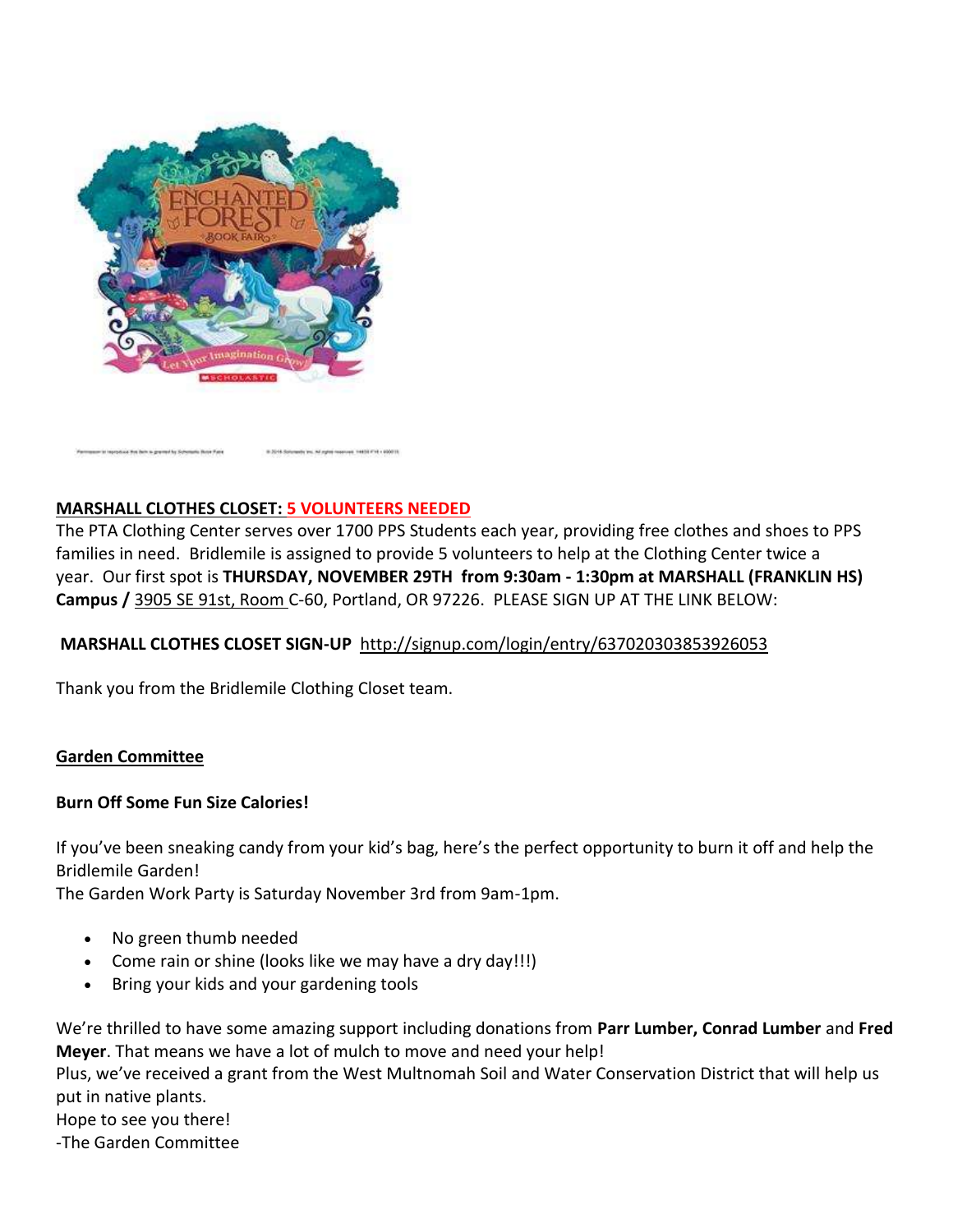

# **FROM THE FOUNDATION**

Hello Bridlemile Parents –

Do you travel incessantly for work or pleasure and have a good backlog of airline miles? I would love to chat with you about donating a couple of round trip tickets in the US (excluding Hawaii and Puerto Rico) to the auction for a lot item. Please LMK what airline and whether transfer fees apply (if you know). You will be responsible for booking the tickets ONCE only and then the rest is up to the item purchaser, so you will not be on the hook for anything but either 1) transferring the miles or 2) making a couple ticket reservations.

MANY THANKS in advance, Kristin – [kcornuelle@orrick.com](mailto:kcornuelle@orrick.com) or [ksc8@pacbell.net](mailto:ksc8@pacbell.net)

# **WHAT'S HAPPENING IN OUR SCHOOL CLUSTER (Gray/Wilson & West Sylvan/Lincoln)**



Lincoln High School Dance Team Clinic

# **Please support the Lincoln High School Dance Team in their annual Dance Clinic fundraiser.**

- The dance clinic will be held at West Sylvan Middle School during the November conferences on Monday, November 19th and Tuesday, November 20th.
- The clinic is from 9am to 4pm both days with a Routine Showcase at 3:15 on Tuesday. Friends and Family are invited to watch the showcase.
- The clinic is open to grades K-8 and the participants will be divided by age and/or ability.